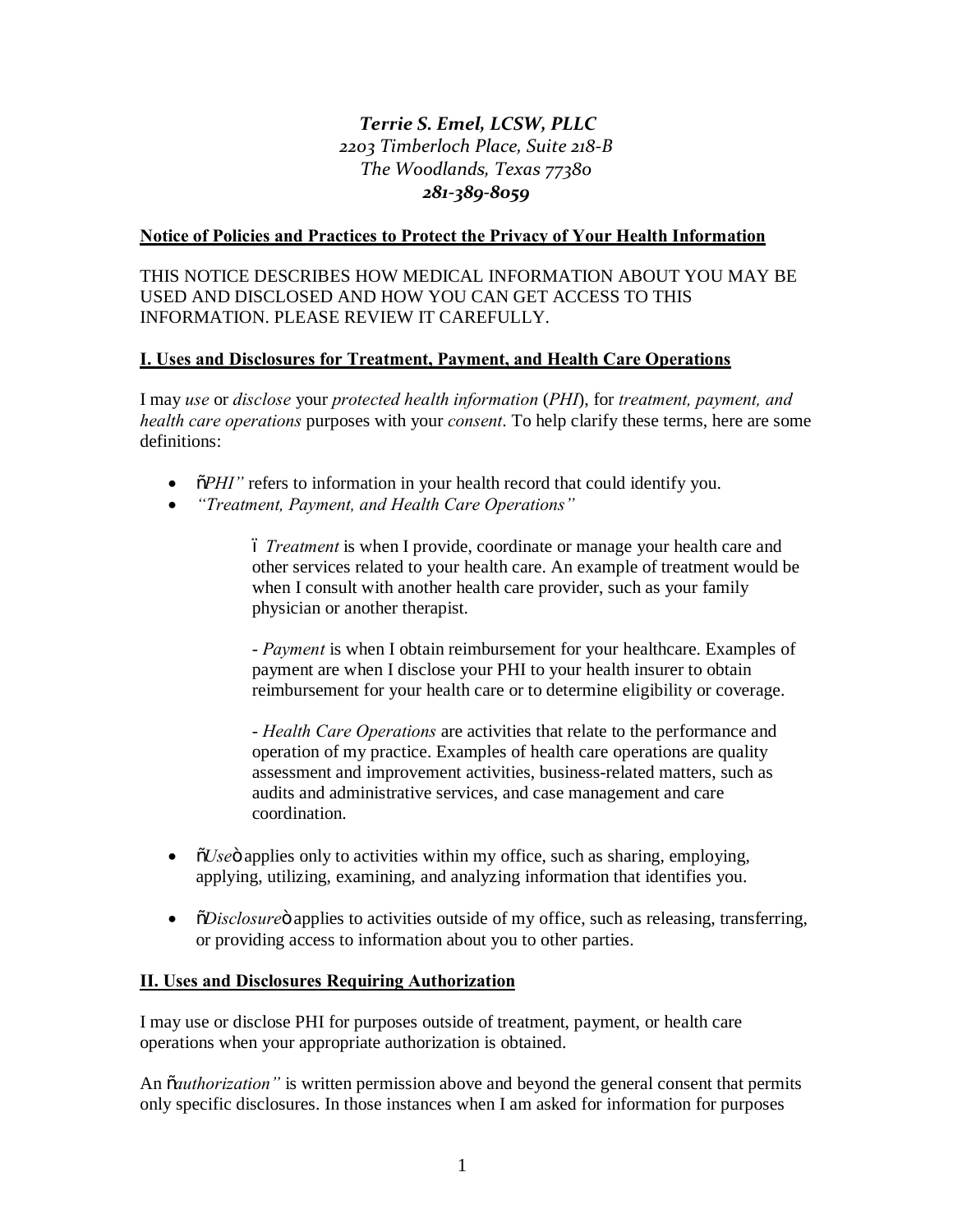outside of treatment, payment or health care operations, I will obtain an authorization from you before releasing this information. I will also need to obtain an authorization before releasing your psychotherapy notes. *"Psychotherapy notes"* are notes I may make about our conversation during a private, group, joint, or family counseling session, which I will keep separate from the rest of your medical record. These notes are given a greater degree of protection than PHI.

You may revoke all such authorizations (of PHI or psychotherapy notes) at any time, provided each revocation is in writing. You may not revoke an authorization to the extent that (1) I have relied on that authorization; or (2) if the authorization was obtained as a condition of obtaining insurance coverage, and the law provides the insurer the right to contest the claim under the policy.

## **III. Uses and Disclosures with Neither Consent nor Authorization**

I may use or disclose PHI without your consent or authorization in the following circumstances:

- **Child Abuse and Neglect** 6 If I have cause to believe that a child has been, or may be, abused, neglected, or sexually abused, I must file a report within 48 hours with the Texas Department of Protective and Regulatory Services, the Texas Youth Commission, or to any local or state law enforcement agency.
- **Adult and Domestic Abuse**  $\acute{o}$  If I have cause to believe that an adult's physical or mental health or welfare has been or may be further adversely affected by abuse, neglect, or exploitation, I must report this belief to the Texas Department of Protective and Regulatory Services. Please note that the term  $\ddot{o}$  adult $\ddot{o}$ , for the purposes of this section, means any person sixty years of age or older, any disabled person eighteen years of age or older, or an emancipated minor.
- **Health Oversight Activities –** If a complaint if filed against me with The Texas State Board of Examiners, they may subpoena confidential mental health records from me relevant to that complaint.
- **Judicial and Administrative Proceedings** 6 If you are involved in a court proceeding and a request is made for information about your diagnosis and treatment and the records thereof, such information is privileged under state law, and I will not release information without your written authorization, or a court order. In the event of your death, your legally-appointed representative will be given access if a suit is brought on behalf of the estate. The privilege does not apply when you are being evaluated for a third party or where the evaluation is court ordered. I will inform you in advance if this is the case.
- Serious Threat to Health or Safety  $\acute{o}$  If you communicate to me a threat of physical violence, which I deem to be significant, against a clearly identified victim or victims, coupled with the apparent intent and ability to carry out such threat, I must take reasonable precautions to provide protection from the violent behavior. These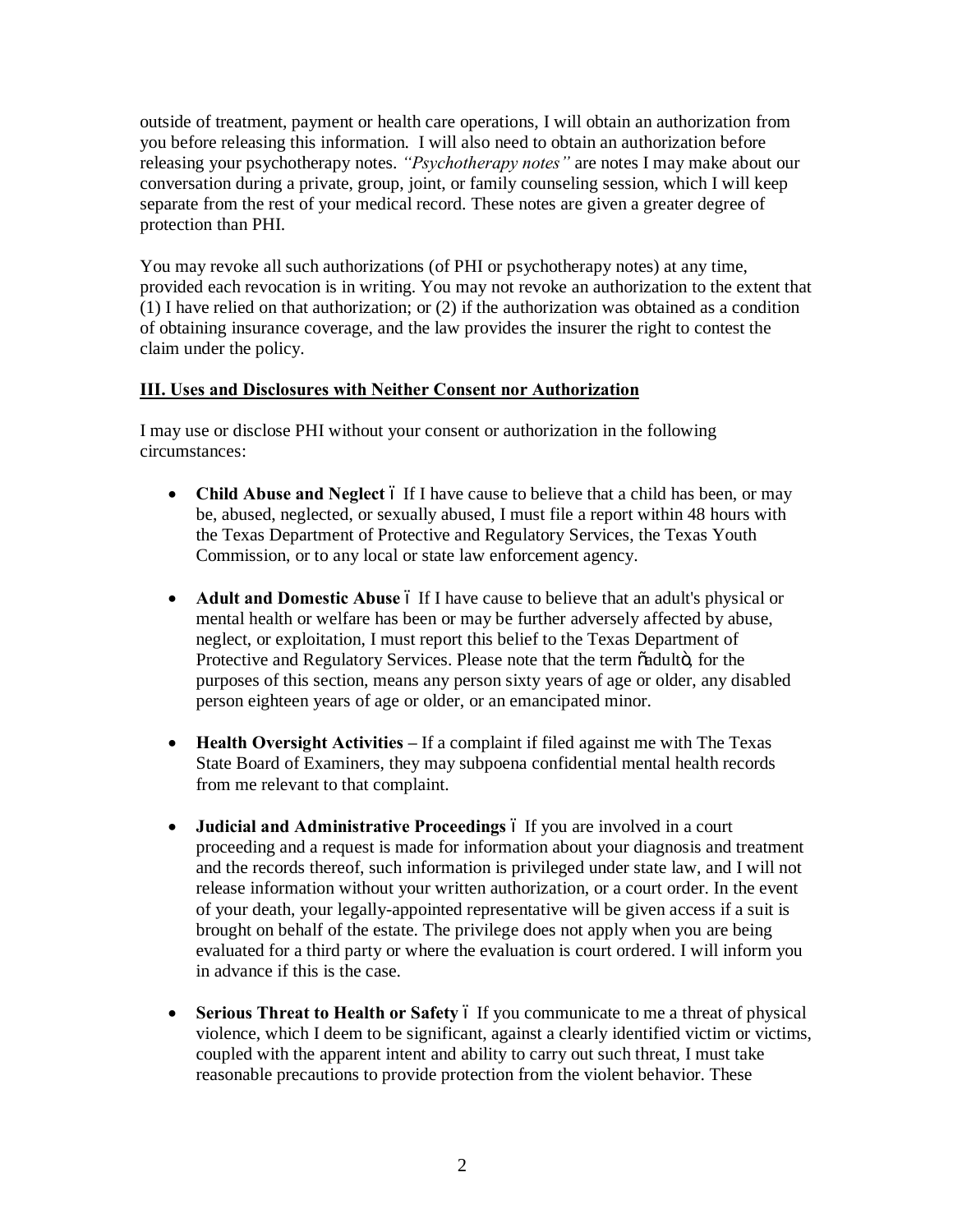precautions include communicating the threat to the potential victim(s) and notifying law enforcement.

• **Worker's Compensation** 6 If you file a worker<sub>/8</sub> compensation claim and I have treated you relevant to that claim, I must disclose any requested medical information and records relative to your injury to your employer, to a licensed and approved vocational rehabilitation counselor assigned to your claim, another health care provider examining you, or the workerys compensation insurer.

# **IV. Patient's Rights**

- *Right to Request Restrictions* 6You have the right to request a restriction or limitation on the use and disclosure of your PHI for treatment, payment, or health care operations. However, I am not required to agree to your request.
- · *Right to Receive Confidential Communications by Alternative Means and at Alternative Locations* 6 You have the right to request and receive confidential communications of PHI by alternative means and at alternative locations. (For example, you may not want a family member to know that you are seeing me. On your request, I will send correspondence to another address.)
- *Right of Access to Inspect and Copy* 6 You have the right to inspect or obtain a copy (or both) of PHI in my mental health and billing records used to make decisions about you for as long as the PHI is maintained in the record. I may deny your access to PHI under certain circumstances, but in some cases, you may have this decision reviewed. On your request, I will discuss with you the details of the request and denial process. We may charge a reasonable, cost-based fee for copies.
- *Right to Amend* 6 You have the right to request an amendment of PHI for as long as the PHI is maintained in the record. I may deny your request. On your request, I will discuss with you the details of the amendment process.
- *Right to an Accounting of Disclosures* 6 You generally have the right to receive an accounting of disclosures of PHI. If your health information is disclosed for any reason other than treatment, payment, or operation, you have the right to an accounting for each disclosure of the previous six (6) years. The accounting will include the date, name of person or entity, description generally of the information disclosed, the reason for disclosure, and other applicable information. If more than one (1) accounting is requested in a twelve (12) month period, a reasonable fee may be charged.
- *Right to a Paper Copy*  $\acute{o}$  You have the right to obtain a paper copy of the notice from me upon request, even if you have agreed to receive the notice electronically.

# **V. Therapist's Duties**

· I am required by law to maintain the privacy of PHI and to provide you with a notice of my legal duties and privacy practices with respect to PHI.